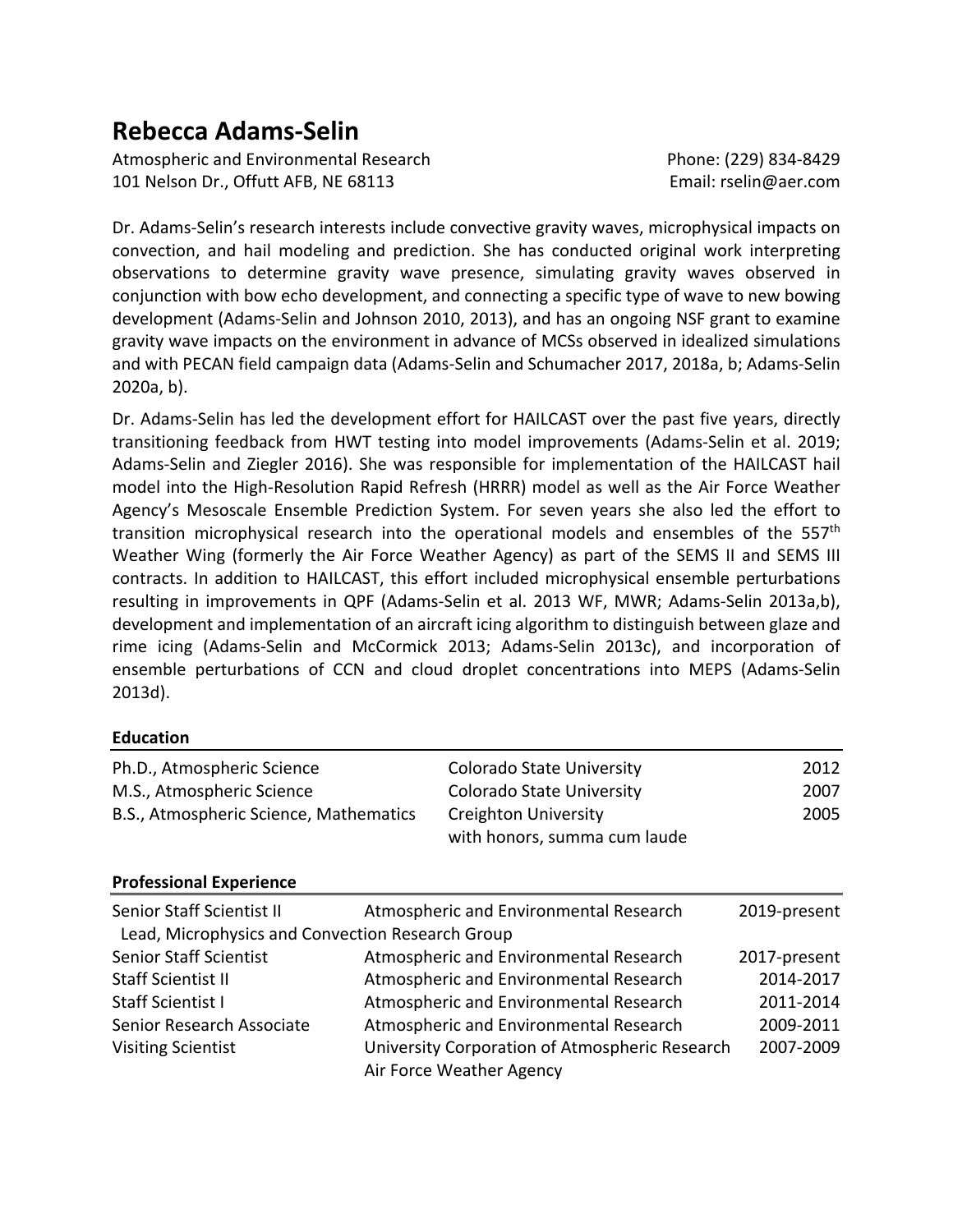#### **Grants**

Collaborative Research: Impact of Convectively-Generated Gravity Waves on Mesoscale Convective Systems

Source: National Science Foundation Appointment: Principal Investigator Dates Covered: 11/01/2016 – 04/30/2020

Improving Hail Forecasts Through Operational Implementation of the HAILCAST Hail Model Source: National Oceanic and Atmospheric Administration Appointment: Principal Investigator Dates Covered: 10/01/2018 – 09/30/2020

PREEVENTS Track 2: Collaborative Research: Improving High-Impact Hail Event Forecasts by Linking Hail Environments and Modeled Hailstorm Processes

Source: National Science Foundation Appointment: Principal Investigator Dates Covered: 08/01/2019 – 07/31/2022

#### **Refereed Publications**

- **Adams-Selin, R.**, 2020a: Impact of convectively generated low-frequency gravity waves on evolution of a Mesoscale Convective System. *J. Atmos. Sci.*, accepted pending revisions.
- **Adams-Selin, R.,** 2020b: Sensitivity of MCS low-frequency gravity waves to microphysical variations. *J. Atmos. Sci.*, submitted.
- **Adams-Selin, R**., A. Clark, C. Melick, S. Dembek, I. Jirak, and C. Ziegler, 2019: Verification of WRF-HAILCAST during the 2014-2016 NOAA/Hazardous Weather Testbed Spring Forecasting Experiments. *Wea. Forecasting*, 34, 61-79.
- Haghi, K., B. Geerts, H. Chipilski, A. Johnson, S. Degelia, D. Imy, D. Parsons, **R. Adams-Selin**, D. Turner, and X. Wang, 2019: Bore-ing into nocturnal convection. *Bull. Amer. Meteor. Soc.,* 100, 1103–1121.
- Hegarty, J., J. Lewis, E. McGrath-Spangler, J. Henderson, et al., 2018: Analysis of the planetary boundary layer height during DISCOVER-AQ Baltimore - Washington, DC with lidar and high-resolution WRF modeling. *J. Appl. Meteor. Climot.,* **57**, 2679–2696.
- Alvarado, M. J., E. Winijkul, **R. Adams-Selin**, E. Hunt, C. Brodowski, C. R. Lonsdale, et al., 2018: Sources of black carbon deposition to the Himalayan glaciers in current and future climates. *Journal of Geophysical Research: Atmospheres*, 123, 7482–7505.
- Clark, A., I. Jirak, S. Dembek, G. Creager, et al., 2018: The Community Leveraged Unified Ensemble (CLUE) in the 2016 NOAA/Hazardous Weather Testbed Spring Forecasting Experiment. *Bull. Amer. Meteor. Soc.,* 99, 1433–1448.
- Gallo, B., A. Clark, I. Jirak, J. Kain, et al., 2017: Breaking new ground in severe weather prediction: The 2015 NOAA/Hazardous Weather Testbed Spring Forecasting Experiment. *Wea. Forecasting*, 32, 1541-1568.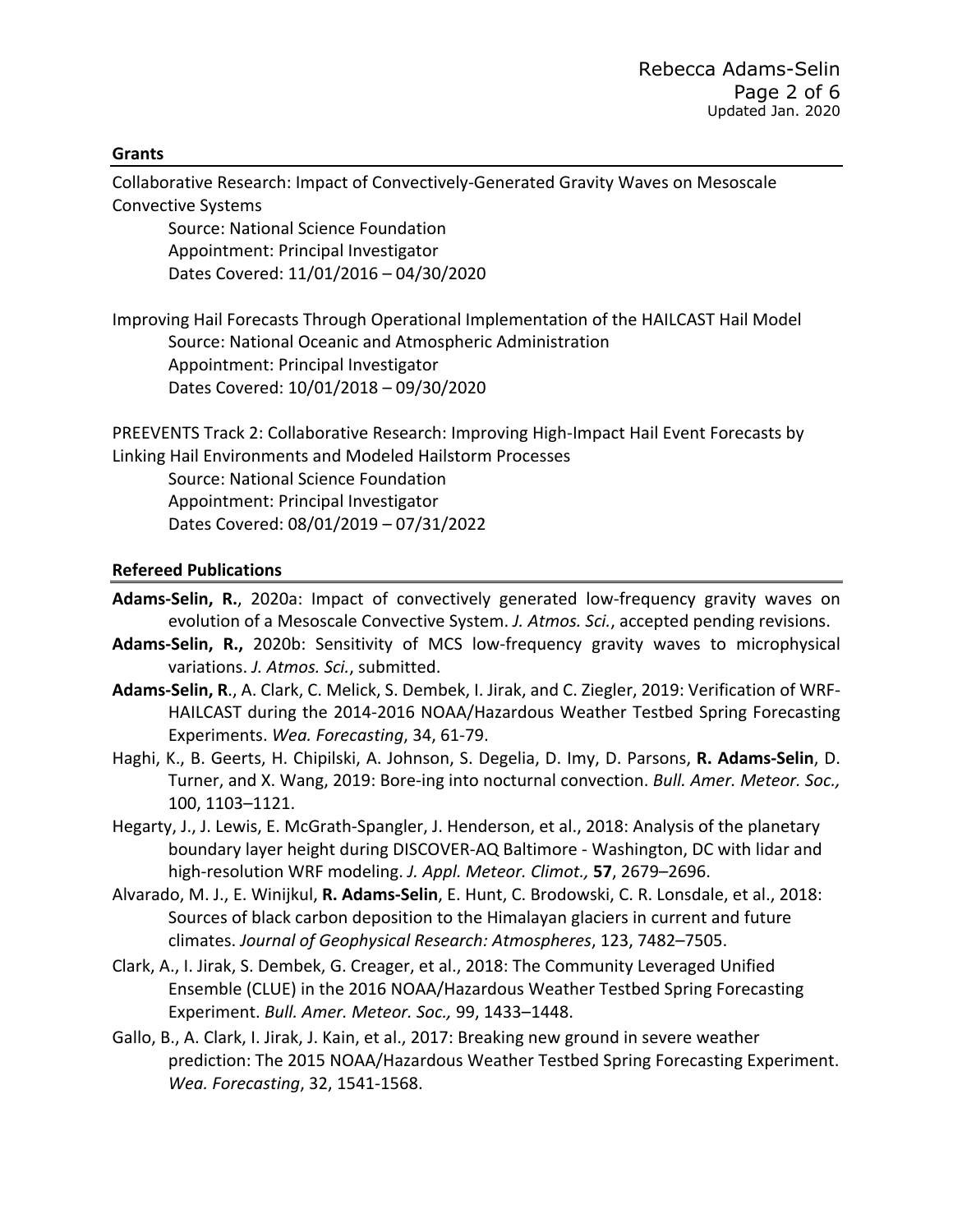- **Adams-Selin, R.** and C. Ziegler, 2016: Forecasting hail using a one-dimensional hail growth model within WRF. *Mon. Wea. Rev.,* 144, 4919-4939.
- **Adams-Selin, R.**, S. van den Heever, and R. Johnson, 2013: Impact of graupel parameterization schemes on idealized bow echo simulations. *Mon. Wea. Rev.,* 141, 1241-1262.
- **Adams-Selin, R.**, S. van den Heever, and R. Johnson, 2013: Sensitivity of bow echo simulation to microphysical parameterizations. *Wea. Forecasting,* 28, 1188-1209*.*
- **Adams-Selin, R.**, and R. Johnson, 2013: Examination of gravity waves associated with the 13 March 2003 bow echo. *Mon. Wea. Rev.,* 141, 3735-3756.
- **Adams-Selin, R.**, and R. Johnson, 2010: Mesoscale surface pressure and temperature features associated with bow echoes. *Mon. Wea. Rev.*, 138, 212-227.

### **Selected Non-Refereed Publications** *(Internally Refereed Only)*

- **Adams-Selin, R.**, and E. Hildebrand, 2017: Quantitative evaluation and comparison of Multisensor Advection Diffusion nowCast (MADCast) and World-Wide Merged Cloud Analysis (WWMCA) cloud analysis and forecasting systems. 557<sup>th</sup> Weather Wing Technical Report, SEMSD.33902, 19 pp.
- J. Hegarty, **R. Adams-Selin**, M. Alvarado, 2016: Source apportionment of fine particulate matter at Big Bend National Park: PMF analysis of Big Bend National Park IMPROVE aerosol data. Final Report, TCEQ Contract No. 582-15-50414, 64 pp.
- J. Hegarty, **R. Adams-Selin**, T. Nehrkorn, 2015: High resolution meteorological simulations of DISCOVER-AQ Houston. Final Report, TCEQ Contract No. 582-15-50414, 53 pp.
- **Adams-Selin, R.**, 2014: In-line 1D WRF hail diagnostic. Air Force Weather Agency Technical Report, SEMSD.21495, 6 pp.
- **Adams-Selin, R.**, and E. Hunt, 2014: Improved dust source regions. Air Force Weather Agency Technical Report, SEMSD.22032, 11 pp.
- **Adams-Selin, R.,** 2013a: Evaluation of effect of hail/graupel modifications in WRF on convective QPF. Air Force Weather Agency Technical Report, SEMSD.18443, 10 pp.
- **Adams-Selin, R.**, 2013b: Quantitative evaluation of microphysical perturbations within WRF-ARW. Air Force Weather Agency Technical Report, SEMSD.18444, 21 pp.
- **Adams-Selin, R.**, 2013c: Use of WRF-ARW microphysics schemes to distinguish between aircraft icing types. Air Force Weather Agency Technical Report, SEMSD.18441, 10 pp.
- **Adams-Selin, R.**, 2013d: Evaluation of perturbations in cloud condensation nuclei and cloud droplet concentrations for use in the Mesoscale Ensemble Prediction System. Air Force Weather Agency Technical Report, SEMSD.18442, 10 pp.
- **Adams-Selin, R**., 2013e: Quantitative evaluation of boundary layer and vertical resolution perturbations within WRF-ARW. Air Force Weather Agency Technical Report, SEMSD.18445, 14 pp.
- **Adams-Selin, R.**, 2013f: Use of MISR, MODIS, and AERONET aerosol optical depth data for evaluation of WRF-Chem dust forecasts. Air Force Weather Agency Technical Report, SEMSD.18542, 15 pp.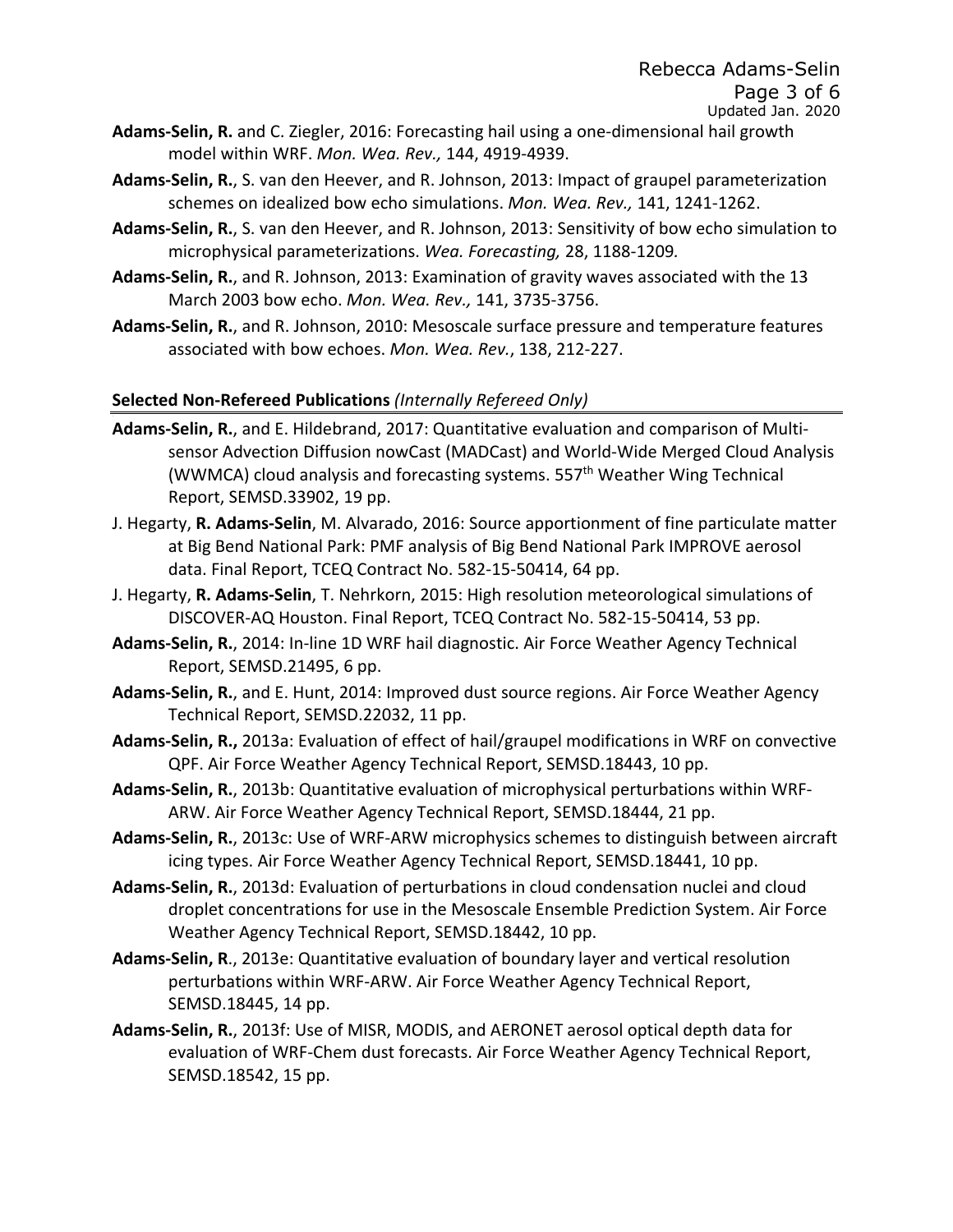## **Selected Recent Conference Presentations**

\*Denotes advised student ^Denotes invited presentation

**Adams-Selin, R.**, C. Kalb, P. Skinner, and T. Jensen, 2020: Comparison of Object-Based and Grid-Based Verification of Warn-on-Forecast System HAILCAST Forecasts. *30th Conf. Wea. Analysis Forecasting/26th Conf. Num. Wea. Prediction*, Amer. Meteor. Soc., Boston, MA, 2B.2.

- **Adams-Selin, R.**, 2020: Comparison of one-dimensional pseudo-Lagrangian and threedimensional fully Lagrangian trajectories when forecasting hail size. *30th Conf. Wea. Analysis Forecasting/26th Conf. Num. Wea. Prediction*, Amer. Meteor. Soc., Boston, MA, 165.
- Calkins, C., and **R. Adams-Selin**, 2020: Use of WRF-HAILCAST to produce a dynamically downscaled hail climatology. *30th Conf. Wea. Analysis Forecasting/26th Conf. Num. Wea. Prediction*, Amer. Meteor. Soc., Boston, MA, 163.
- **Adams-Selin, R.,** and A. J. Heymsfield, 2019: Sensitivity of hail trajectories to embryo location, size, and density. *18th Conf. on Mesoscale Processes*, Amer. Meteor Soc., Savannah, GA, 31.
- **Adams-Selin, R.**, and R. S. Schumacher, 2019: Lifecycle and impacts of MCS convectively generated low-frequency gravity waves. *Special Symposium on Mesoscale Meteorological Extremes, 99th AMS Annual Meeting*, Phoenix, AZ, 379.
- Groff\*, F., R. Schumacher, and **R. Adams-Selin**, 2019: Analysis of convectively generated gravity waves in the 14-15 July 2015 Mesoscale Convective System during PECAN. *Special Symposium on Mesoscale Meteorological Extremes, 99th AMS Annual Meeting*, Phoenix, AZ, 380.
- **Adams-Selin, R.**, and R. S. Schumacher, 2018: Low-frequency gravity wave generation during Mesoscale Convective System Lifecycles within varying environments. *29th Conf. Severe Local Storms*, Amer. Meteor. Soc., Stowe, VT, 6B.3.
- **Adams-Selin, R.,** A. Clark, C. Melick, S. Dembek, I. Jirak, and C. Ziegler, 2018: Evaluation of HAILCAST during NOAA/Hazardous Weather Testbed Spring Forecasting Experiments using multiple verification metrics. *29th Conf. Wea. Analysis Forecasting/25th Conf. Num. Wea. Prediction,* Amer. Meteor. Soc., Denver, CO, 11.
- **Adams-Selin, R.**, and R. Schumacher, 2018: MCS evolution in response to convectivelygenerated low-frequency gravity waves. *29th Conf. Wea. Analysis Forecasting25th Conf. Num. Wea. Prediction,* Amer. Meteor. Soc., Denver, CO, 10A.2.
- Groff\*, F., R. Schumacher, and **R. Adams-Selin**, 2018: Analysis of convectively generated gravity waves in the 14-15 July 2015 Mesoscale Convective System during PECAN. *Special Symposium on Plains Elevated convection at Night (PECAN), 98th AMS Annual Meeting,* Austin, TX, 837.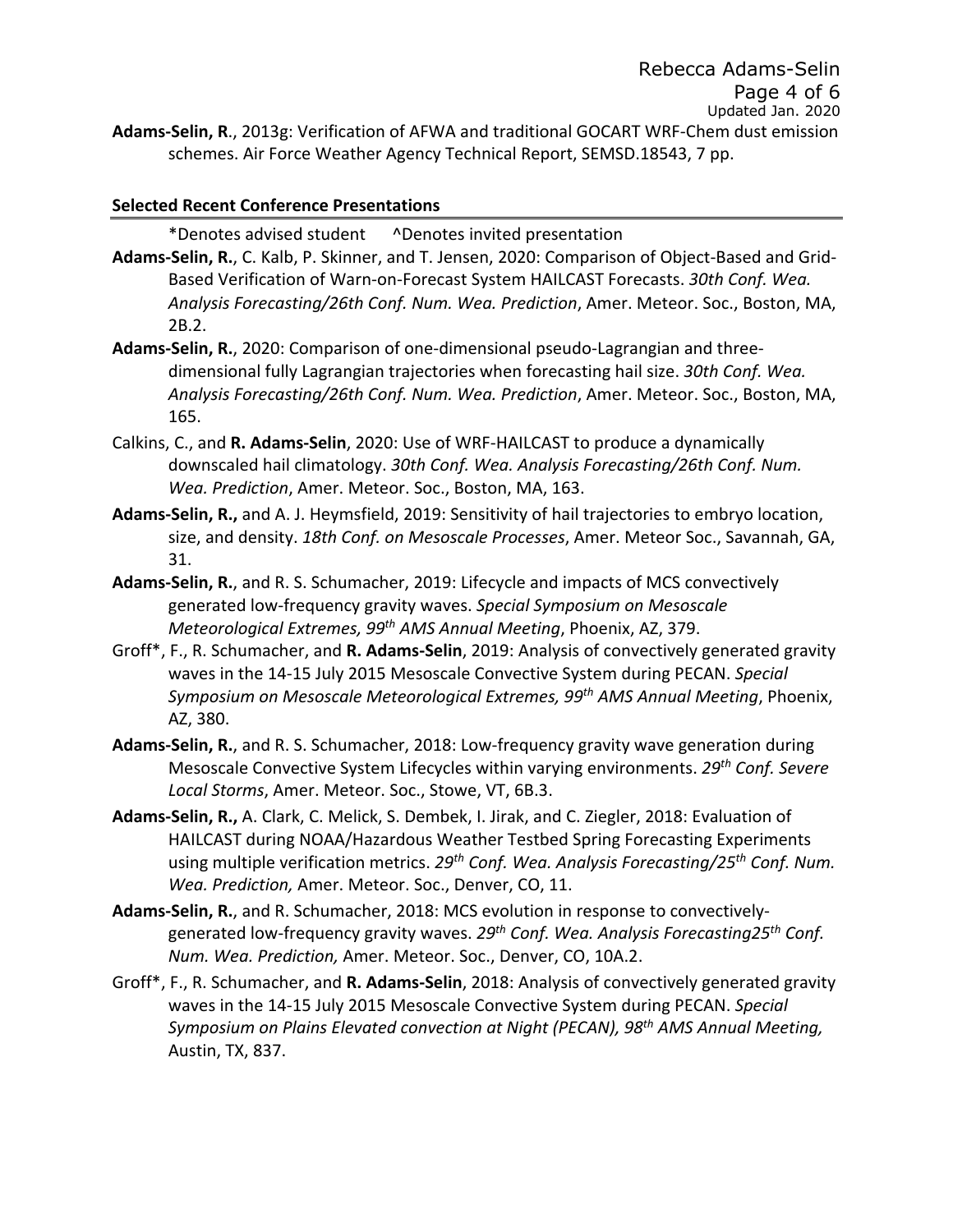- **Adams-Selin, R.**, and R. Schumacher, 2017: Impacts of convectively-generated deep tropospheric gravity waves on surrounding environments of MCSs. *17th Conf. Mesoscale Processes,* San Diego, CA, 11.2.
- **Adams-Selin^, R**., 2017: Development, application, and evaluation of a one-dimensional hail growth model within WRF. *2nd European Hail Workshop*, Bern, Switzerland.
- **Adams-Selin^, R.**, 2017: Development, application, and evaluation of a one-dimensional hail growth model. *MeteoSwiss*, Zurich, Switzerland.
- **Adams-Selin, R.**, A. Clark, C. Melick, S. Dembek, and C. Ziegler, 2017: Application and evaluation of WRF-HAILCAST hail size forecasts during NOAA/Hazardous Weather Testbed Spring Forecasting Experiments. *28th Conf. Wea. Analysis Forecasting/24th Conf. Num. Wea. Prediction*, Seattle, WA, 7A.6.
- **Adams-Selin, R.**, and A. Clark, 2015: WRF-HAILCAST hail forecasting system improvements. *27th Conf. Wea. Analysis and Forecasting/23rd Conf. Num. Wea. Prediction*, Chicago, IL, 3B.5.
- **Adams-Selin, R.**, C. Ziegler, and A. Clark, 2014: Forecasting hail using a one-dimensional hail growth model inline within WRF. *27th Conf. Severe Local Storms,* Madison, WI, 11B.2.
- Hunt, E., **R. Adams-Selin**, J. Sartan, G. Creighton, E. Kuchera, J. Keane, and S. Jones, 2014: The Spring 2014 Mesoscale Ensemble Prediction System "Dust Offensive". *AGU Fall Meeting,*  San Francisco, CA, A41F-3130.
- **Adams-Selin, R.**, and R. Johnson, 2013: Effects of convectively–generated gravity waves on bow echo evolution. *15th Conf. Mesoscale Processes,* Portland, OR, 2.2.
- McCormick, J., and **R. Adams-Selin**, 2013: Statistical verifications for an ensemble-based icing forecasting algorithm. *15th Conf. Mesoscale Processes*, Portland, OR, 2.
- **Adams-Selin, R.**, and J. McCormick, 2013: Using WRF-ARW to distinguish between glaze and rime icing at the Air Force Weather Agency. *16th Conf. on Aviation, Range, and Aerospace Meteorology*, Austin, TX, 2.3.

| <b>Associate Editor</b>  | <b>Monthly Weather Review</b>                                       | 2018-present |  |
|--------------------------|---------------------------------------------------------------------|--------------|--|
| Chair                    | AMS Committee on Weather and Forecasting                            | 2018-present |  |
| <b>Affiliate Faculty</b> | <b>Colorado State University</b>                                    | 2017-2019    |  |
|                          | Co-Advisor and Thesis Committee Member, Faith Groff                 |              |  |
| Member                   | National Earth System Prediction Capability                         | 2017-present |  |
|                          | Physics Interoperability Group                                      |              |  |
| <b>Committee Member</b>  | AMS Committee on Weather and Forecasting                            | 2011-present |  |
| Chair                    | AMS Conf. on Weather Analysis and Forecasting/                      | 2016         |  |
|                          | <b>Numerical Weather Prediction</b>                                 |              |  |
| Co-chair                 | AMS Symposium on Aerosol-Cloud-Climate                              | 2014         |  |
|                          | Interactions: Impacts of Aerosols on Storm                          |              |  |
|                          | Dynamics, Cloud Physics, and Precipitation                          |              |  |
| Program committee member | AMS Conf. on Weather Analysis and Forecasting/                      |              |  |
|                          | 2012, 2014, 2015, 2017, 2019<br><b>Numerical Weather Prediction</b> |              |  |

## **University and Community Service**